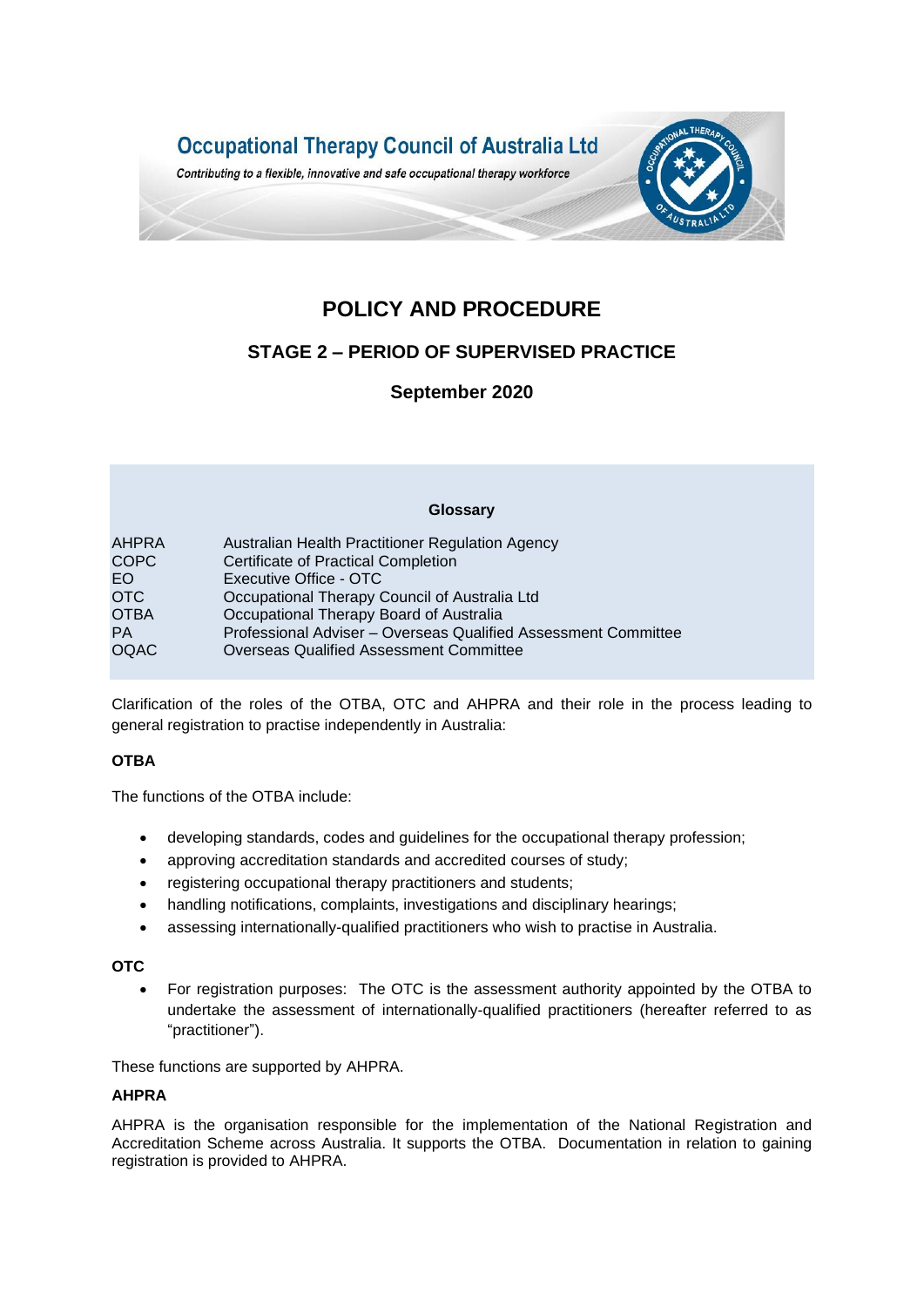## **Supervision Agreement**

Upon obtaining a position and identifying a supervisor for the period of supervised practice, the practitioner is required to forward a signed supervision agreement with the curriculum vitae of the supervisor to the OTC.

Supervisors need to have held general registration (no conditions or notification) with Ahpra for a minimum of two years and practised in Australia for a minimum of two years.

The EO reviews this agreement and forwards this to the AHPRA with clarification of when Stage 1 was approved. The AHPRA will advise the OTC of approval of the supervisor, and the OTC will confirm acceptance of the supervision agreement to the practitioner and supervisor.

Once limited registration has been granted, the practitioner is able to commence the period of supervised practice in the approved position with the approved supervisor.

AHPRA will also advise the OTC when limited registration has been granted to the practitioner. The OTC will clarify with the practitioner the date the period of supervised practice will commence.

## **Summary**

- Practitioner and supervisor forward completed supervision agreement and supervisor's CV to OTC.
- EO reviews and advises OTBA of approval.
- AHPRA confirms approval of supervisor and advises OTC accordingly.
- OTC advises practitioner of confirmation, clarifying location and approved supervisor.
- AHPRA advises date limited registration is granted to the practitioner.
- OTC to clarify commencement date with practitioner.

## **Stage 2 Application Form and Supervised Practice Plan**

The Stage 2 application and supervised practice plan is used by the practitioner, supervisor and the OTC to determine learning goals and activities appropriate to the practitioner's current level of competency, as well as encompassing the current job specifications. The supervised practice plan is developed using the competencies within the OTBA's Australian occupational therapy competency standards (2018). The supervised practice plan must be completed in the OTC format, an example of which can be found in the "assessment" section of the OTC website. Altered formats will not be accepted.

Within **two (2) weeks** of commencing the period of supervised practice, the practitioner must submit a Stage 2 application and supervised practice plan to the OTC. The Stage 2 application and supporting documentation and supervised practice plan need to be signed by both practitioner and supervisor.

If the Stage 2 application is not received by the OTC within two weeks of the practitioner commencing, the EO will advise AHPRA as this may be in breach of the conditions of limited registration.

Revisions of the supervised practice plan must be received by the OTC within two weeks of practitioner being advised of the need to revise the supervised practice plan. Unless extenuating circumstances are received within the two-week period, failure to comply with the OTC revision requirements will result in the OTC EO advising the OQAC of non-compliance. OQAC may then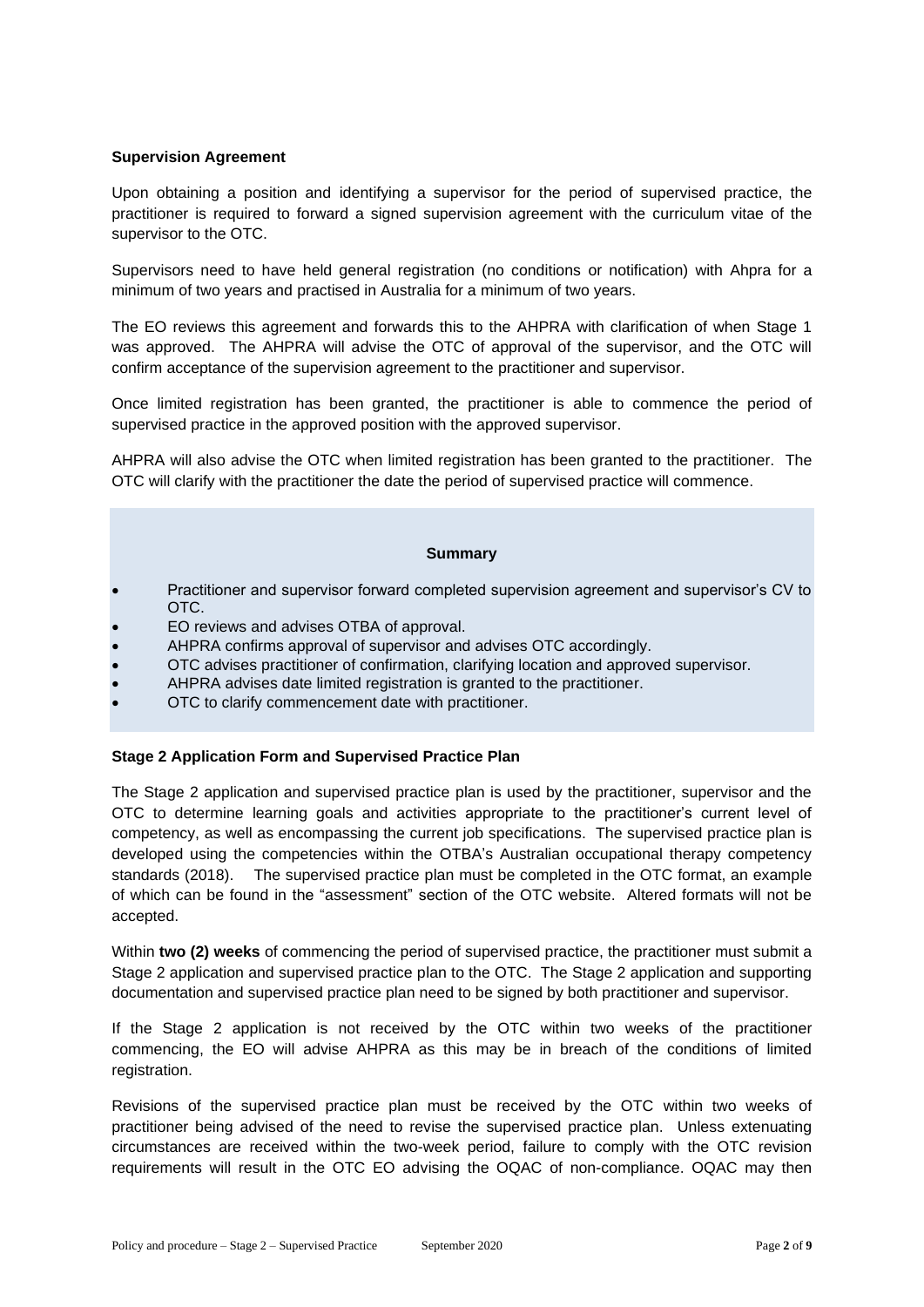decide to withdraw the period of supervised practice. AHPRA will be advised of any decision of the OQAC.

## **Supporting Documents required for the Stage 2 application**

- Payment.
- OTC Stage 2 application form signed by both practitioner and supervisor.
- OTC Stage 2 Supervised Practice Plan signed by both practitioner and supervisor.
- Position description.
- CVs of practitioner and approved supervisor.

## **Supporting Documents**

The EO will check all the correct documents have been provided, payment has been received and commence a checklist. The Stage 2 application and associated documents including checklist are forwarded to the PA and one OQAC assessor for review and approval.

Both the PA and OQAC assessor will review the application and provide feedback to the EO with a copy of the completed checklist. This feedback will either require additional information from the practitioner or confirm approval of the Stage 2 application.

On receipt of clarification, if required, the updated information is then forwarded to the PA and same OQAC assessor for review. Feedback is then provided to the EO to either obtain further clarification or approval of the application.

On approval of the application, the practitioner will receive confirmation from the EO outlining location of period of supervised practice, commencement date and dates for receipt of progress and final reports. A copy of this confirmation is forwarded to AHPRA.

## **Summary**

- Stage 2 application received by OTC and checked by EO for payment and correct documents have been provided.
- Complete application forwarded to PA and one committee member for review.
- PA and OQAC assessor complete checklist and return to EO with a requirement for additional information or approval of application.
- If required, EO to request further information from practitioner and upon receipt of this forward to PA and same OQAC assessor for further review or approval.
- Upon approval by both PA and OQAC assessor, EO provides written confirmation to the practitioner, with a copy to AHPRA, outlining practice location, name of supervisor, commencement date, period of supervised practice and dates for production of progress and final reports.

The PA is available to assist the practitioner and supervisor to develop a suitable plan if necessary. This may include advice regarding learning activities, supervision requirements, development of professional competencies or difficulties between supervisor and practitioner related to professional competencies and use of the supervised practice plan as a competency tool.

Approval may be given to undertake the period of supervised practice in more than one workplace. In this instance, a Stage 2 application and supervised practice plan must be submitted and approved for each individual workplace. The practitioner will not be provided a Certificate of Practical Completion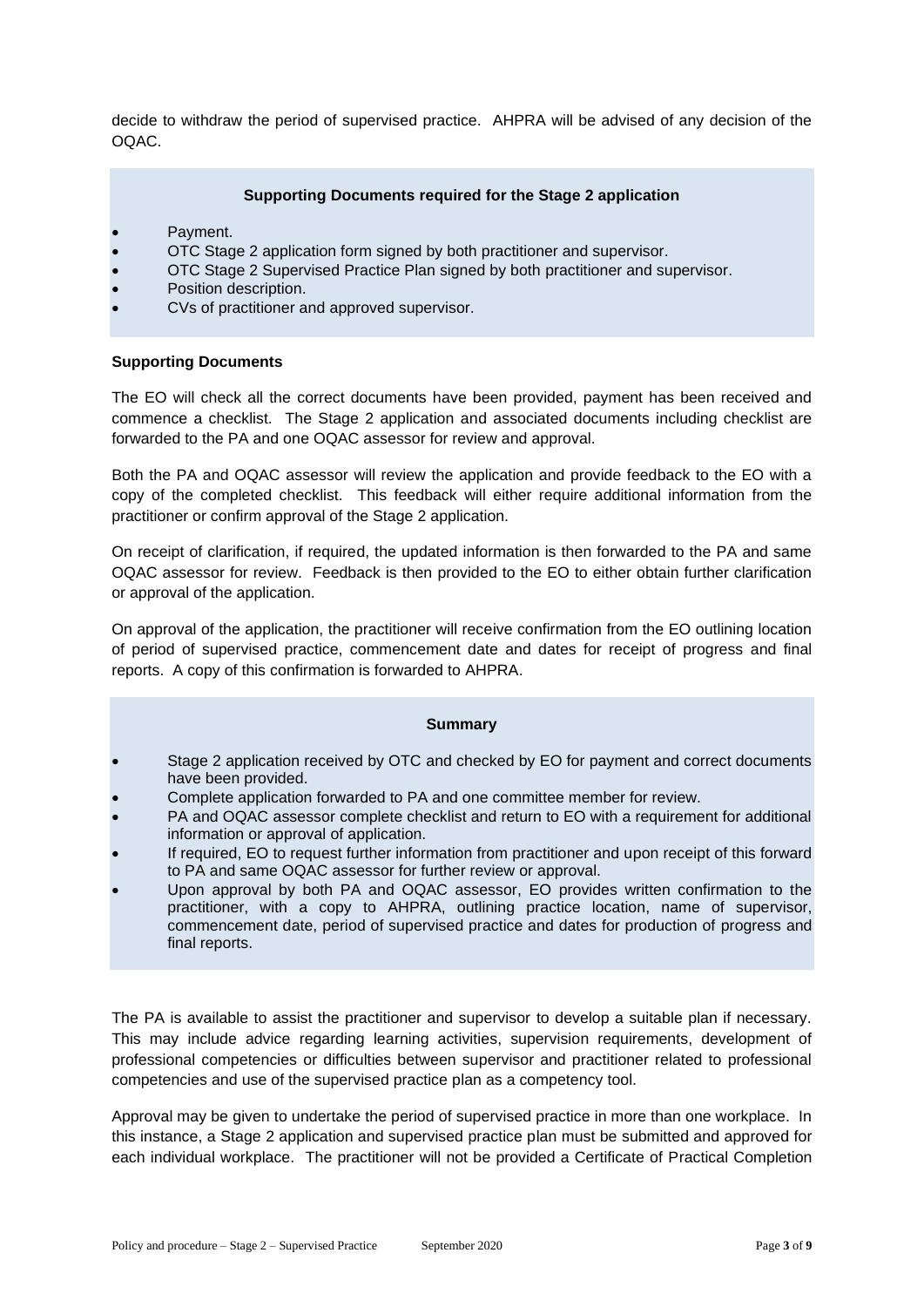until the supervisor has attested to the practitioner's achievement of competence and endorsed independent practice.

#### **Midway progress report**

After three months' full-time practice (or the equivalent part-time supervised practice) the practitioner must submit to the OTC a midway progress report and supervision log. Once received, this will be forwarded to the PA and OQAC assessor to determine if competence has been met. If any clarification is required, the details of this will be provided by the PA to the EO, and the EO will then contact the practitioner to provide additional information.

If the OQAC assessor and the PA determine the practitioner has met competence, the practitioner and supervisor will be invited to submit the OTC Stage 2 final report and the OTBA Stage 2 supervisor's report for final assessment, following which the EO will be advised if the practitioner has completed the period of supervised practice satisfactorily. A COPC will then be issued to the practitioner.

#### **Summary**

- OTC progress report forwarded to OTC.
- EO to review and forward to PA and preferably the same OQAC assessor assessing Stage 2 application.
- Feedback further information or approval from both PA and OQAC assessor to EO.
- Upon approval, practitioner and supervisor invited to submit OTC Stage 2 final report and OTBA Stage 2 supervisor's report for final assessment by PA and OQAC assessor.

## **Final Report**

At the conclusion of the period of supervised practice, the practitioner will forward to the OTC the OTC Stage 2 final report, supervised practice plan with self-reflection and supervision log (if requested), together with the OTBA Stage 2 final supervisor's report. All documents are signed by both the practitioner and supervisor.

Once checked by the EO, these documents are forwarded to the PA and OQAC assessor for review and approval.

If clarification is required, this is relayed to the EO who will communicate with the practitioner to obtain this.

Both the PA and the OQAC assessor must approve the final reports and advise the EO of this approval.

Once approval by both parties has been received, the EO will prepare and forward to the practitioner a COPC, and a Certificate of Appreciation to the supervisor. AHPRA is advised when the COPC has been issued, the number assigned to that certificate and provided with a copy of the OTBA supervisor's report.

#### **Summary**

- Stage 2 OTC final reports and Stage 2 OTBA supervisor's report received by OTC.
- EO to review and forward to PA and OQAC assessor.
- Feedback further information or approval from both PA and OQAC assessor to EO.
- Upon approval, COPC forwarded to practitioner.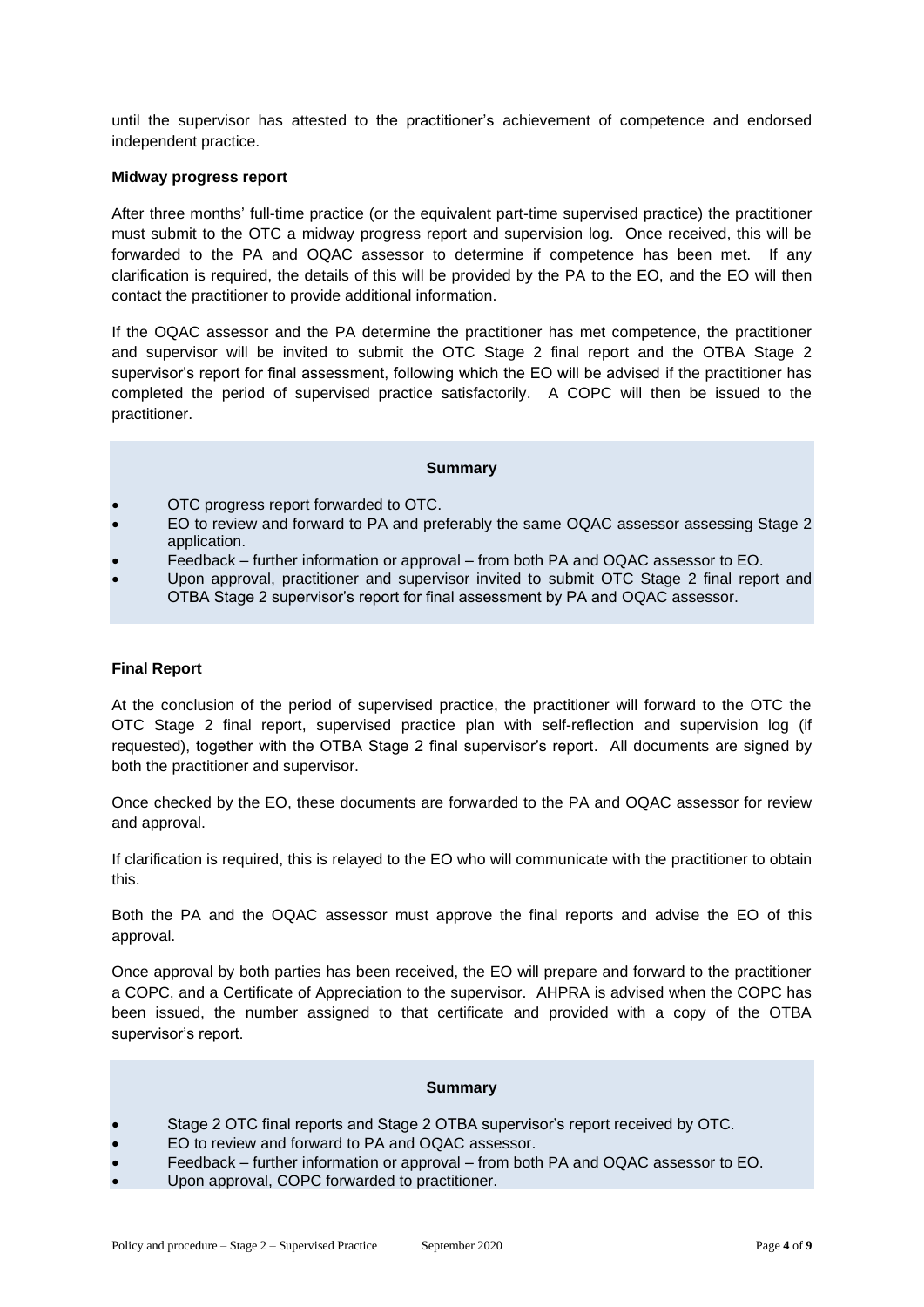- Information deleted from OQAC assessor's computer.
- AHPRA advised of COPC number and provided with Stage 2 OTBA supervisor's report.

## **Document Security**

Once approval has been provided, the OQAC assessor must delete all records relating to the practitioner from their computers.

## **Supervision**

As a minimum, it is expected the supervisor provides weekly supervision (preferably face-to-face however telephone or Skype or similar is acceptable) with the practitioner for at the first six weeks to implement the supervised practice plan and to assess competence.

During the first six weeks, there must be four sessions of direct practice observation by the supervisor during the assessment and clinical interventions stages.

If the period of supervised practice is being undertaken in a remote location, direct observation may occur via Skype/Zoom or similar. If the supervisor is not present for the "real-time" consultation, a review of the recording needs to be undertaken by the supervisor.

The frequency of supervision may be reduced to fortnightly after the first six weeks.

Two further sessions of direct observation during the assessment and clinical interventions stages needs to occur between the six-week milestone and submission of the midway progress report.

Supervision sessions must be recorded on the supervision log and detail the type and duration of supervision.

The supervisor will be required to:

- assist the practitioner to develop the supervised practice plan, identifying learning objectives and learning activities, and areas for development throughout the period of supervised practice;
- support the practitioner in occupational therapy practice to ensure development of competence across all areas;
- direct the practitioner to relevant resources in order to develop competence;
- demonstrate occupational therapy practice skills to the practitioner within the Australian healthcare context;
- review intervention plans and documentation;
- observe the practitioner in the provision of occupational therapy services;
- provide feedback through regular supervision sessions;
- sign off on all sections of the progress report;
- complete the Stage 2 OTC final report and the Stage 2 OTBA supervisor's report at the conclusion of the period of supervised practice.

Should the nominated supervisor for any reason be unable to continue to supervise the practitioner within the same workplace, another suitably qualified occupational therapy supervisor must be nominated.

This change, along with a new supervision agreement and CV of the new supervisor, must be submitted to the OTC for approval as soon as the practitioner is aware of a change taking place. The OTC will then send the new supervision agreement to AHPRA for supervisor approval.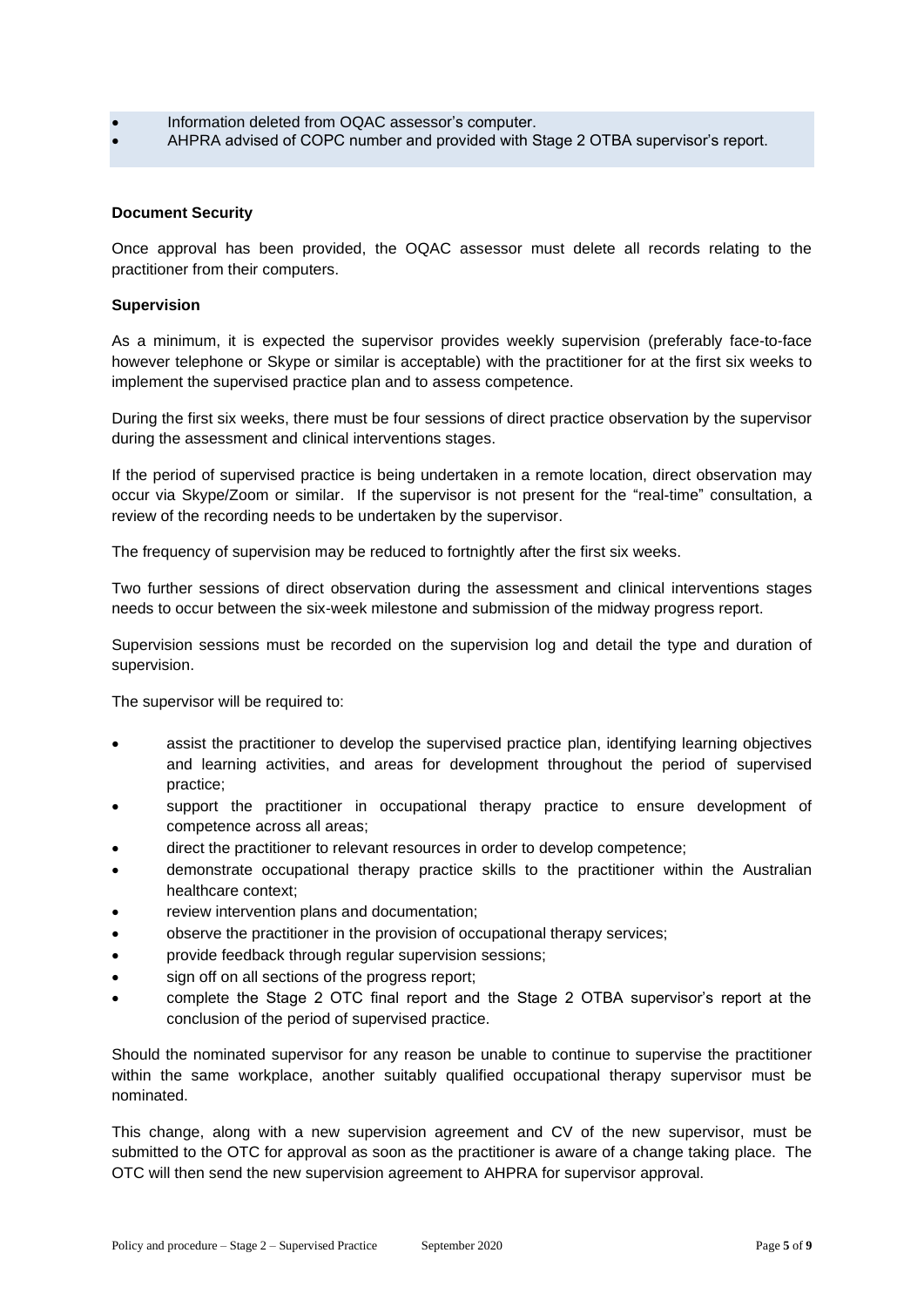If two supervisors have been nominated and approved for the duration of the supervised practice period, the supervisors must confer regarding the practitioner's progress prior to the completion of any assessment report. It is not appropriate for the practitioner to provide communication between two supervisors.

A supervisor may only provide supervision of up to three practitioners at one time who are undertaking a period of supervised practice in compliance with OTC or OTBA requirements.

'Guidelines for Supervision' are available to all supervisors and practitioners on the OTC website.

## **Duration of Supervised Practice**

The period of supervised practice is based on six months full-time equivalent (30 hours of practice per week), however at the midway point (three months full-time, six months part-time) the practitioner will provide the OTC with a midway progress report and supervision logs.

Depending on the assessment of these documents, the practitioner and supervisor may be invited to submit final reports which will reduce the period of supervised practice. The MINIMUM period for a period of supervised practice therefore is three months full-time based on 30 hours per week (six months based on part-time).

If the practitioner is not assessed by the supervisor as competent within the first six months, the supervisor and practitioner will be required to review the supervised practice plan, learning goals and strategies, and forward the updated plan to the OTC. If required, the PA will contact the practitioner and supervisor to offer support and advice regarding activities and resources to assist in the achievement of competencies.

The duration of supervised practice is expected to be no more than 12 months.

## **Change of Employment Position**

Where a change in place of employment occurs during the period of supervised practice, the practitioner will be required to provide a new supervision agreement, Stage 2 application and supervised practice plan prepared in conjunction with the new supervisor.

Depending on when, during the period of supervised practice the change occurs, the first supervisor may be required to complete the progress report with the new supervisor assuming the responsibility for completing the final documentation.

The practitioner will be required to undertake at least three months of supervised practice in their new supervised practice position in the event of a change of employment but can count their previous hours within the full number of hours completed in supervised practice.

## **Supervision of Others**

During the period of supervision, it is not appropriate for the practitioner to have supervisory responsibilities of other occupational therapy staff or students for the first six (6) weeks of the supervised practice. Following this period and depending on the:

- competence of the practitioner;
- prior supervisory experience of the practitioner;
- prior knowledge and experience in the field of practice.

supervision of occupational therapy staff and students may be added to the practitioners duties.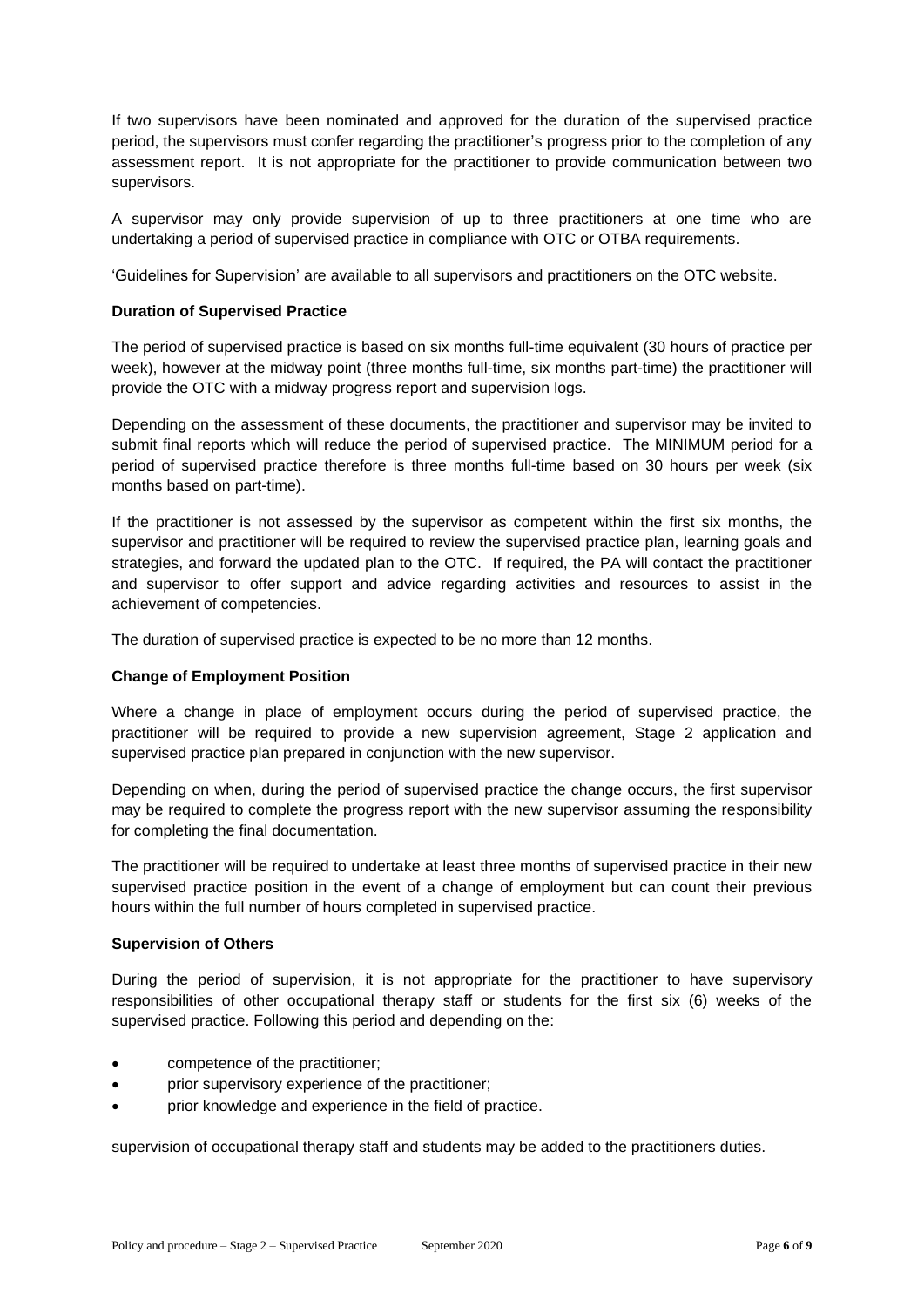If special provisions are needed for supervision responsibility, application must be made to the OTC after the first six weeks.

## **Report of Unsatisfactory Performance**

The supervisor must contact the EO if the practitioner is not performing satisfactorily.

The EO may refer the supervisor to the PA for support and advice regarding the supervised practice position and possible revision of the supervised practice plan, which should be amended to include the reasons for poor performance by the practitioner, and measures developed to address these.

If at any time the supervisor decides to withdraw from the period of supervised practice, the OTC and AHPRA must be advised immediately of these changes.

In the case of notifiable conduct, the EO and/or PA will advise the supervisor to make notification to AHPRA in compliance with the mandatory requirement set out in the legislation.

In cases where the practitioner has not achieved the required level of competence within 12 months, the OQAC will have the option of ending the supervision period and determining that the COPC should not be issued. EO will notify the practitioner, supervisor and AHPRA of this decision.

In cases of suspicion of misconduct, the EO will prepare documentation relating to the suspicion, and liaise with the CEO and OQAC to determine an appropriate course of action.

## **Report of Unsatisfactory Supervision**

The practitioner must contact the EO with any concerns relating to the supervision being provided.

The EO may refer the practitioner to the PA for support and advice regarding the supervised practice position and possible revision of the supervised practice plan, which may be amended to include the reasons for poor performance by the supervisor, and measures developed to address these.

If at any time the practitioner decides to withdraw from the period of supervised practice, the OTC and AHPRA must be advised immediately of these changes.

In the case of notifiable conduct, the EO and/or PA will advise the practitioner to make notification to AHPRA in compliance with the mandatory requirement set out in the legislation.

In cases of suspicion of misconduct, the EO will prepare documentation relating to the suspicion, and liaise with the CEO and OQAC to determine an appropriate course of action.

## **Non-Compliance with Supervised Practice and Reporting Requirements**

The EO is responsible for monitoring compliance with supervised practice, including submission of progress reports signed by the practitioner and supervisor. If there is non-compliance with supervised practice or reporting responsibilities, the EO will liaise with the practitioner and supervisor. If the practitioner or supervisor is experiencing difficulty with either the supervised practice plan or reporting, the EO will refer them to the PA for support and assistance.

Should non-compliance continue, the EO will refer the matter to the OQAC for a decision regarding appropriate action. The OQAC is able to defer, rearrange or modify the supervised practice plan, through the involvement of the PA. Continued non-compliance may result in withdrawal of the supervised practice position, with notification sent to AHPRA.

The practitioner may appeal against this decision via the OTC Appeals process.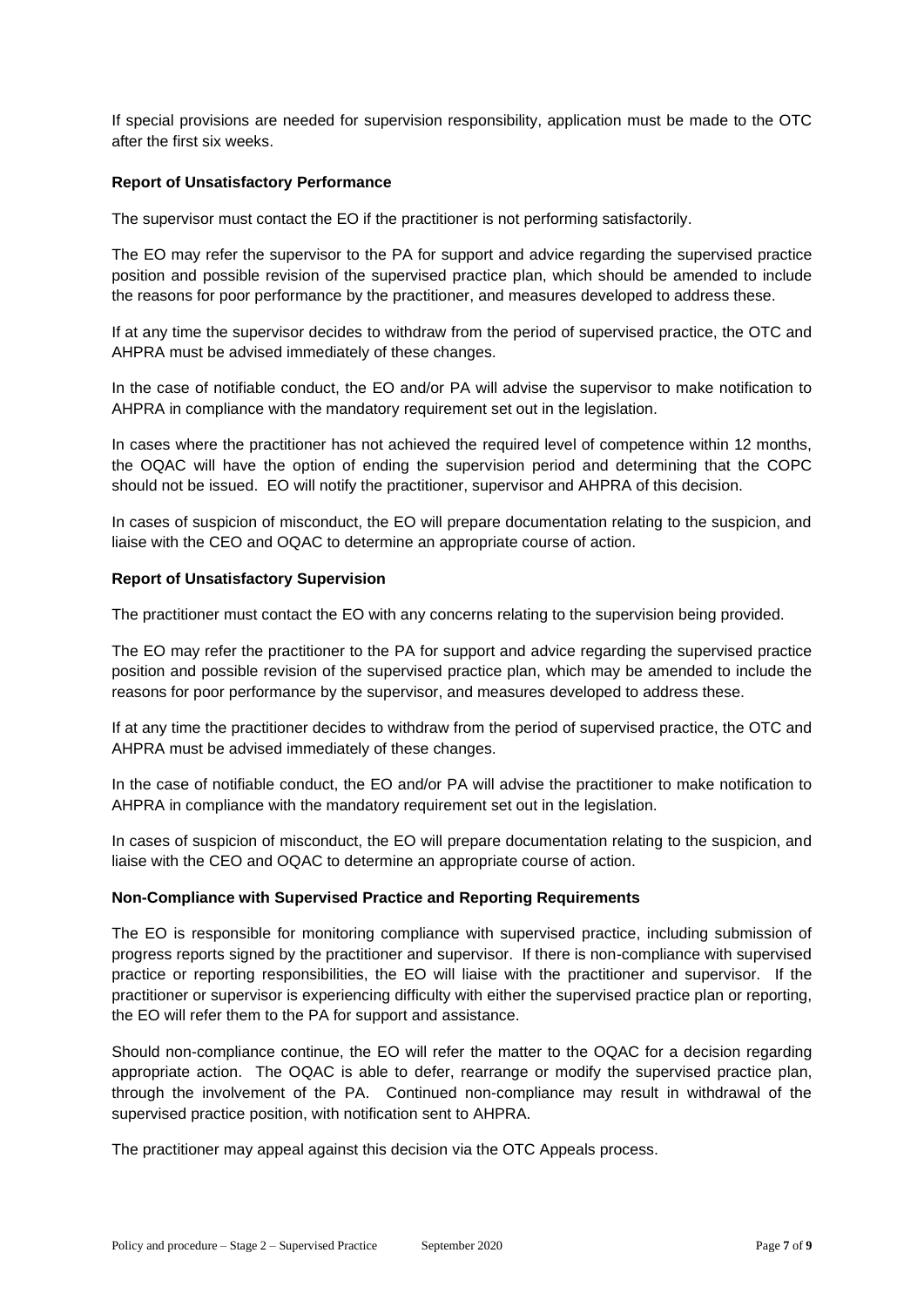## **Process for misconduct**

If an area of misconduct is identified that places the public at risk of harm because the practitioner has practised the profession in a way that constitutes a significant departure from accepted professional standards, this should be referred to the OQAC in the first instance and then to the AHPRA.

## Payment of fees

The fee for Stage 2 is payable upon submission of the Stage 2 application. If the practitioner changes position during the period of supervised practice and commences a new position within 12 (twelve) months, a second fee is not payable.

However, if the OTC has withdrawn from a period of supervised practice and the practitioner commences in a new position within twelve (12) months, the applicable Stage 2 fee will need to be paid upon submission of a new Stage 2 application.

## *ADMINISTRATIVE PROCEDURE*

## **Role of OTC Executive Officer**

- Administration and monitoring of supervised practice process and reporting requirements.
- Administration of appeals process.
- Liaison with OTBA.
- Refer any areas of misconduct to the OQAC.

## **Role of the Professional Advisor - Assessment of Internationally-Qualified Practitioners**

- Provision of support and advice to the practitioner and supervisor when required.
- Review and provision of recommendation to the OQAC regarding approval of Stage 2 application and supervised practice plan.
- Liaison with practitioner and supervisor if required if supervised practice plan not approved.
- Liaison with practitioner and supervisor if competencies not achieved within six months.
- Liaison with practitioner and supervisor if requested to support meeting supervised practice goals or processes.
- Review of progress reports during the supervised practice period.
- Review of Stage 2 final reports and provision of recommendation for a COPC to be issued.
- On request of the EO, provide feedback to practitioners who fail to complete all competencies within 12 months or have reported poor performance.
- If requested by EO, provide feedback on appeals process to practitioners.
- Conflict resolution.

## **Role of OQAC**

- Review assessment documentation and processes in conjunction with EO and PA.
- Review and approval of Stage 2 application and supervised practice plan.
- Approval of final reports and issuing of COPC.
- Oversee practitioners for poor performance or non-compliance with reporting requirements.
- Oversee responsibility for appeals process.
- Assess any area of misconduct.

## **Number of Attempts**